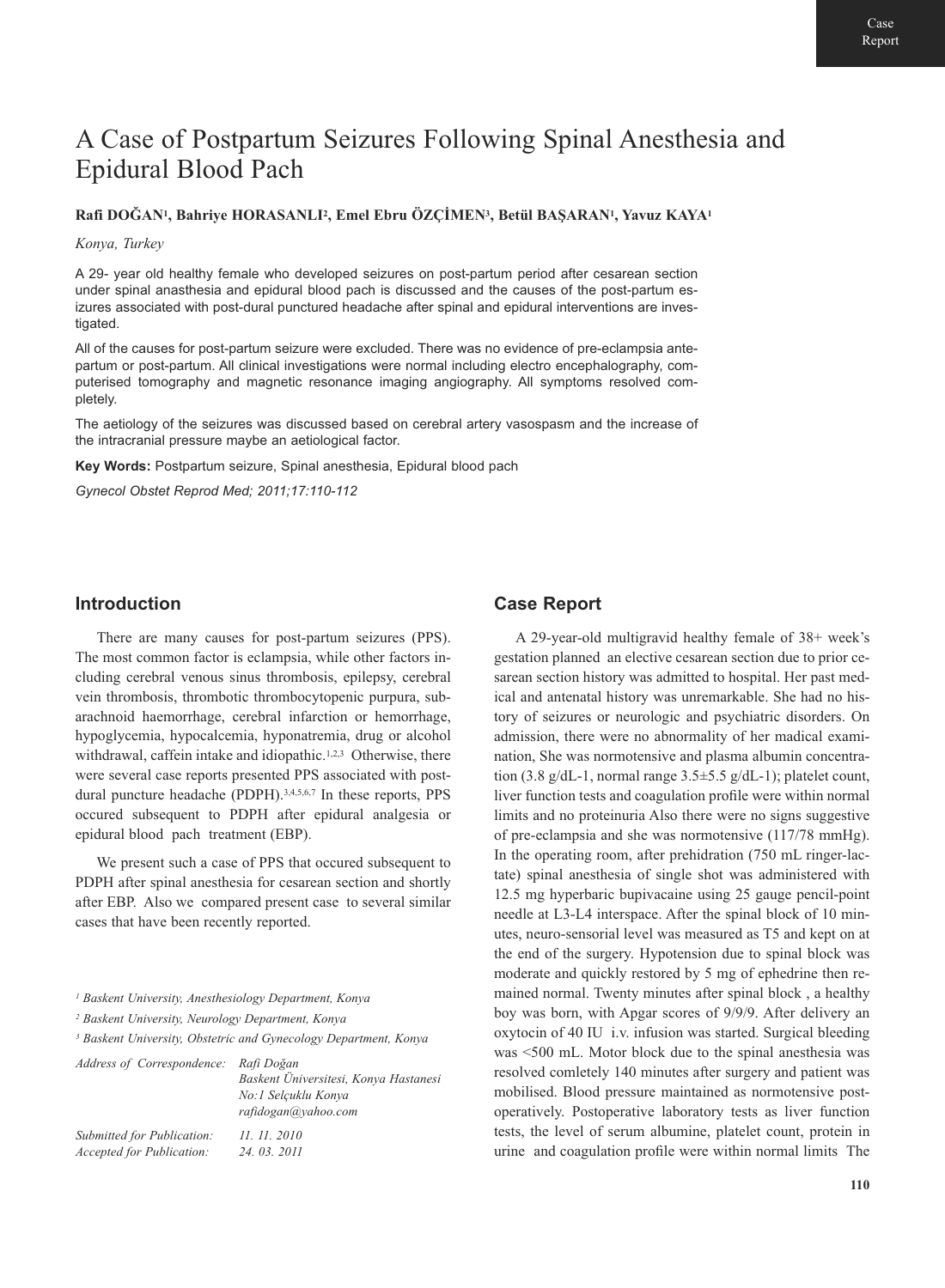following day the patient began to complain of sudden onset of frontal and occipital headache, characteristic of a PDPH which was worse on standing. Then, regular oral analgesics (paracetamol without caffeine, tramadol), bed-rest and oral hydration were prescribed. The following hours, because of the symtoms did beter, she was discharged. On day three of post-operative, she was readmitted to the hospital due to the sudden worsening of her headache with acute blindness. She had become very agitated and irritable. Her arterial pressure was normal and had no proteinuria. She then proceeded to have a tonic-clonic generalised seizure, which was treated effectively with diazepam on post-operative third day. Patient was consulted by a neurologist after the seizures did not show any evidence for intracranial pathology or increased intracranial pressure. There was also no evidence of a focus responsible for acute cerebral dysfunction on the results from electroencephalography (EEG), a computed tomography (CT) and magnetic resonance imaging (MRI). Then, because the severe headache persisted, an EBP was provided on the third day after operation using 10 ml of autologous blood, which was injected into the L3-L4 epidural space. Shortly after injection, a tonic-clonic generalised seizure was observed and treated effectively with diazem of 10 mg i.v. The second MRI showed no abnormality. Then the MRI angiography was applied and showed no evidence of arteriel vasospasm. However, a relief of headache was formed completely after EBP. Patient was discharged with any complaint about PDPH and neurologic disorders on the fourth day of post-operative. On review in the anesthetic clinic a month later she was in excellent condition and did not report any further headache and seizures.

## **Discussion**

Interestingly this report presented that firstly a PPS after cesarean section under spinal anesthesia induced by PDPH and secondly a seizure occured shortly after EBP.

All of the causes for PPS were excluded in our patient by a good history, examination, blood and urine testing, CT, MR angiography and EEG, which were all reported as normal. She had no any features of preeclampsia and eclampcia during clinical and laboratory examination and there was no a history of caffein intake in our case.

Seizures following dural puncture have previously been reported in the literature.3,4,5,6,7 All of these reports observed that the PPS induced by PDPH occured after epidural procedures (epidural analgesia for the labour). Incidence of PDPH after epidural procedures (with 16 Gauge needle) may rise up to  $70\%$ <sup>8</sup> whereas between 0-25  $\%$  after spinal anesthesia with 25 gauge needle.9,10,11 Undoubtedly PDPH is related with the needle thickness, also we should consider that the seizure may be connected with the amount and/or the rate of leakage.

Shearer et al.<sup>7</sup> suppose that the seizures were caused by cerebrospinal fluid hypotension and cerebral shift, provoking cerebral vasospasm. This cerebral vasospasm may be the cause of the headache, visual symptoms, cranial nerve palsies and seizures. Rice et al.<sup>4</sup> reported a case who was suffered with seizure associated with PDPH, but preeclampsia and eclampsia cannot be excluded in this case. In another similar case report an objective reason was not put forward then indicated that anesthetists, obstetricians and neurologists should make an assessment together.<sup>5</sup> The other report presented an interesting result that PPS occured after 30 min and 50 min of EBP performing.<sup>6</sup> In contrast with our report there was an interval period here. In this report because of the MRI angiography or transcranial doppler were not performed, cerebral arter vasospasm cannot not determined. In our report, seizure occured shortly after epidural injection. But MRI angiography did not show an evidence of vasospasm. It's possible that the vasospasm may disappeared up to the time of MRI angiography.

Ho CM. et al.<sup>12</sup> reported a case developed posterior reversible encephalopathy syndrome after spinal anesthesia, complicated by PDPH. Her MR angiography showed diffuse vasospasm of the main arteries of bilateral cerebral hemispheres. In this report, the patient did not show a seizure, but some neurologic symptoms related to the syndrome developed. Cerebral artery vasospasm, possibly due to the traction of this vessel by anatomic brain displacement related to the cerebrospinal fluid leakage could provide an explanation for the development of seizure.12 Alike we can put forward that the blocking of the cerebrospinal fluid leakage suddenly by EBP causes the cerebral artery vasospasm and then seizure.

Although pregnancy itself is known to increase the risk of cerebral infarction, suggesting increased vasospasm.13 Williams et al found no change in middle cerebral artery blood flow measured using transcranial Doppler in normotensive women around delivery, but they showed a significant increase in middle cerebral artery blood flow in post-partum preeclamptic women,<sup>14</sup> Therefore the preeclampsia and eclampsia should be excluded absolutely for PPS. In our case there was no evidence of preeclampsia and eclampsia at all.

Although some authors showed that the seizures are prevented the due to the PDPH was discontinued by EBP,4,15 the most of investigators presented a lot of cases who were occured seizures after performing EBP.5,6,16,17,18 Several reports related to the neurologic changes after epidural pach, had been declareted and presented a hydrocephalus leads to the increasing of intracranial pressure and acute neurologic deterioration after EBP.<sup>17,18</sup> Also, the mass effect of the clotted blood may increase the intracranial pressure.<sup>19</sup> In our report, the reason of the seizure may be an increasing of intracranial pressure following the EBP. The increasing of intracranial pressure was probably short term, because of any neurologic symptom ex